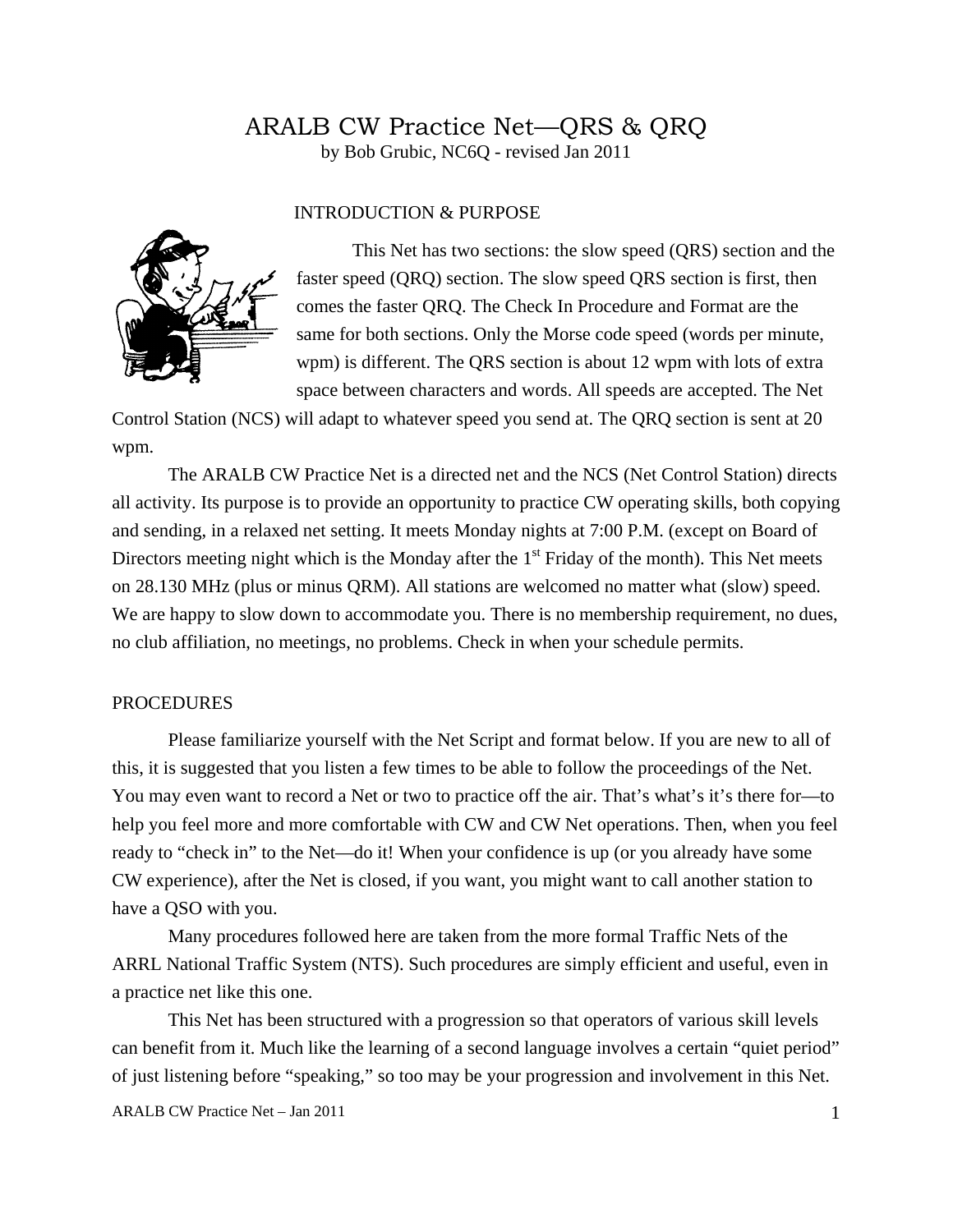For some ops, a natural progression may be like this:

- · just being able to follow what is happening by listening and reading the script
- · then, following what is happening by copying (writing down) and not using the script
- · then, being able to follow without a script and copying successfully the outstations' comments and the announcement that is given each week
- · then, doing all of the above (though maybe not 100%) and actually checking in to the Net but not having anything to say
- · then, all of the above and checking in to the Net AND having something to say or comment on when being addressed
- · then, all of the above and immediately after the Net, have a QSO with another station for further practice

The basic format of each section of the Net is:

- · Preamble (or opening)
- · Check in
- · Out-Stations' News/Comments
- · Announcement
- · Closing

## SOME DETAILS

- o The Slow Speed Net is between 5 and 12 wpm. Don't rush. Don't exceed 12 wpm. Send your code carefully at a speed where you will minimize mistakes. Take care to form your characters and words with standard dit/dah weighting. Don't "customize" or "personalize" your weighting. Let's try to provide as good CW as possible. Some people on the net (or just listeners) may have a marginal ability to receive code. Fast code, code with lots of errors/resends, or code with poorly formed words or characters may cause net participants (or the NCS, for that matter) to be unable to copy you.
- o If you make a mistake sending, send a series of 8 dits and then restart with the mis-sent word.
- o Listen for QNI K, then check in.
- o Check in with one letter. It can be any letter (just so no two stations use the same letter). Many folks use the  $1<sup>st</sup>$  letter of their suffix, but any letter will do as long as it is unique. NCS replies by sending back one of the letters he heard (he may hear several at the same time, like in a DX pile-up). Then that station checks-in by sending "DE [call sign] NAME [name] QTH [location] AR K" (See the script below for these and other details.) By checking in this way each time, the station gets practice sending this QSO-common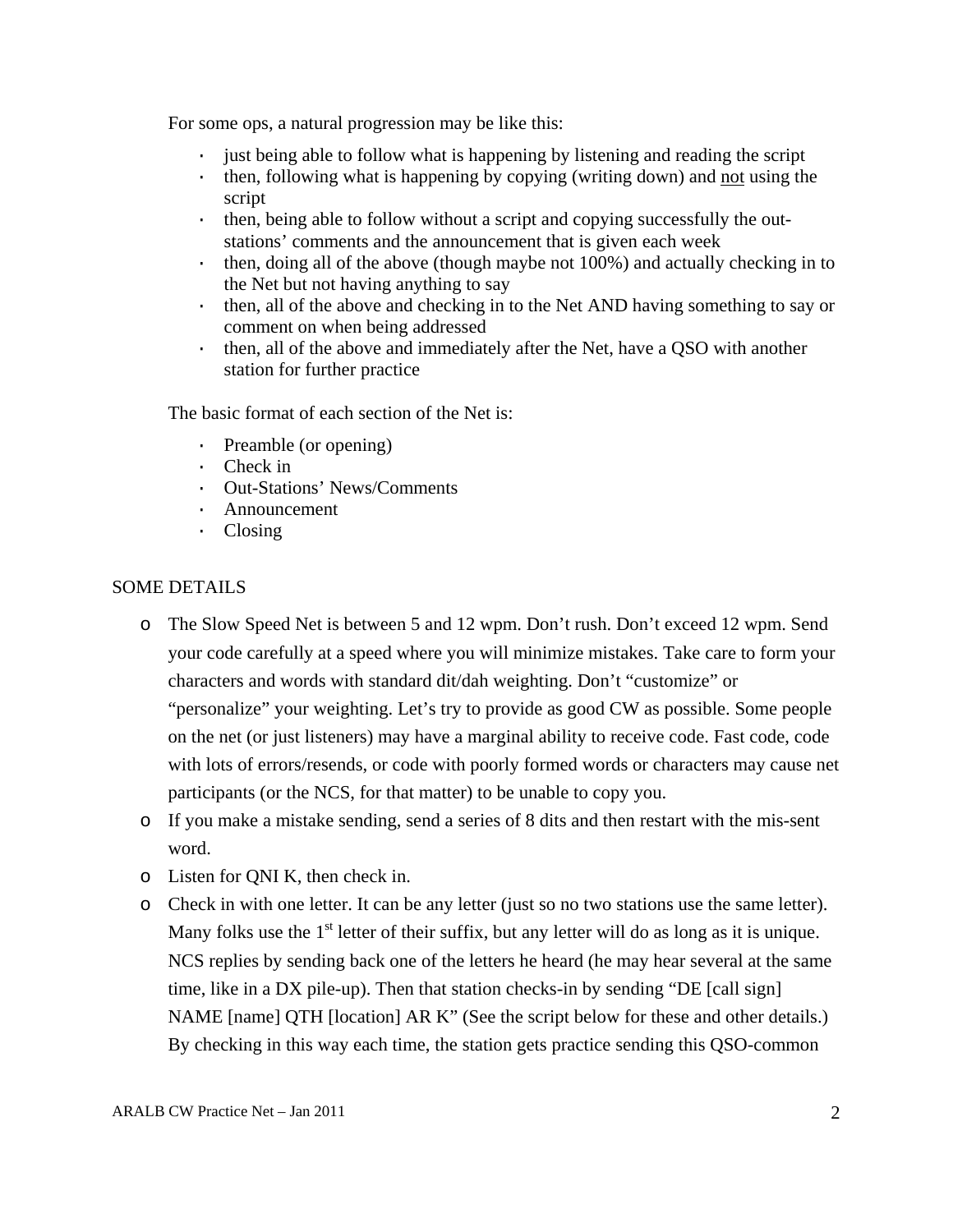response and other hams (new to the Net or otherwise) get to know and learn about the participants in the Net.

- o You can end your transmission and turn it back to the NCS with either: AR K, K, or BK. BK, sent together as one sound, is for "break" or "back to you real quick." It can also precede a station's return to your BK and it can serve as a mini-format for several quick back-and-forth exchanges. Listen for it and hear how it's used.
- o Check ins will be taken by NCS at the beginning of the Net and periodically thereafter. Do not "break in" to check in. Wait until you hear QNI from NCS. NCS will QNI periodically throughout the net. Remember, this is a directed Net (QND).
- o In the "Out-Stations' News/Comments" phase, NCS will rotate through the check in list asking each station to Go Ahead (GA). The NCS will call each participant one at a time, in the order they checked in and have a short exchange. That station will turn it back to NCS and then NCS will have a short exchange with the next check in. The NCS will limit his sending to a minimum to allow participants the most practice. Each out-station can use this opportunity to respond to earlier remarks, ask questions, state an opinion, communicate news, etc. News can be an item of personal interest (a vacation), a radio achievement (got a new antenna up), basically anything you'd like to say in a minute or two. During this phase, a station can indicate nothing to say by sending "DE [call sign] PASS AR K" or "DE [call sign] QRU AR K" (QRU being "I have nothing"). NCS will then move to the next station on the check in list.
- o If you decide to check in to both the QRS and the QRQ sections, you can pre-plan (and even write out) your comments—with something different to say in each section.
- o The "News/Comments" phase will continue until all out-stations have commented. Then the Announcement phase will begin. We don't want the Net to drag on a long time. If you would like more practice sending, you are invited to have more actual QSOs with other hams—maybe even call another out-station after the Net closes.
- o In the Announcement phase, the NCS will send a brief announcement or message that will be different each week. It is hoped that this announcement will also further add to the practice nature of the Net.
- o If you are simply listening for familiarity and practice, we may not know you're out there. An email or phone call to let me know of your use of the Net would be appreciated. Please email comments to Bob at nc6q@arrl.net or call him at 562 961-6711.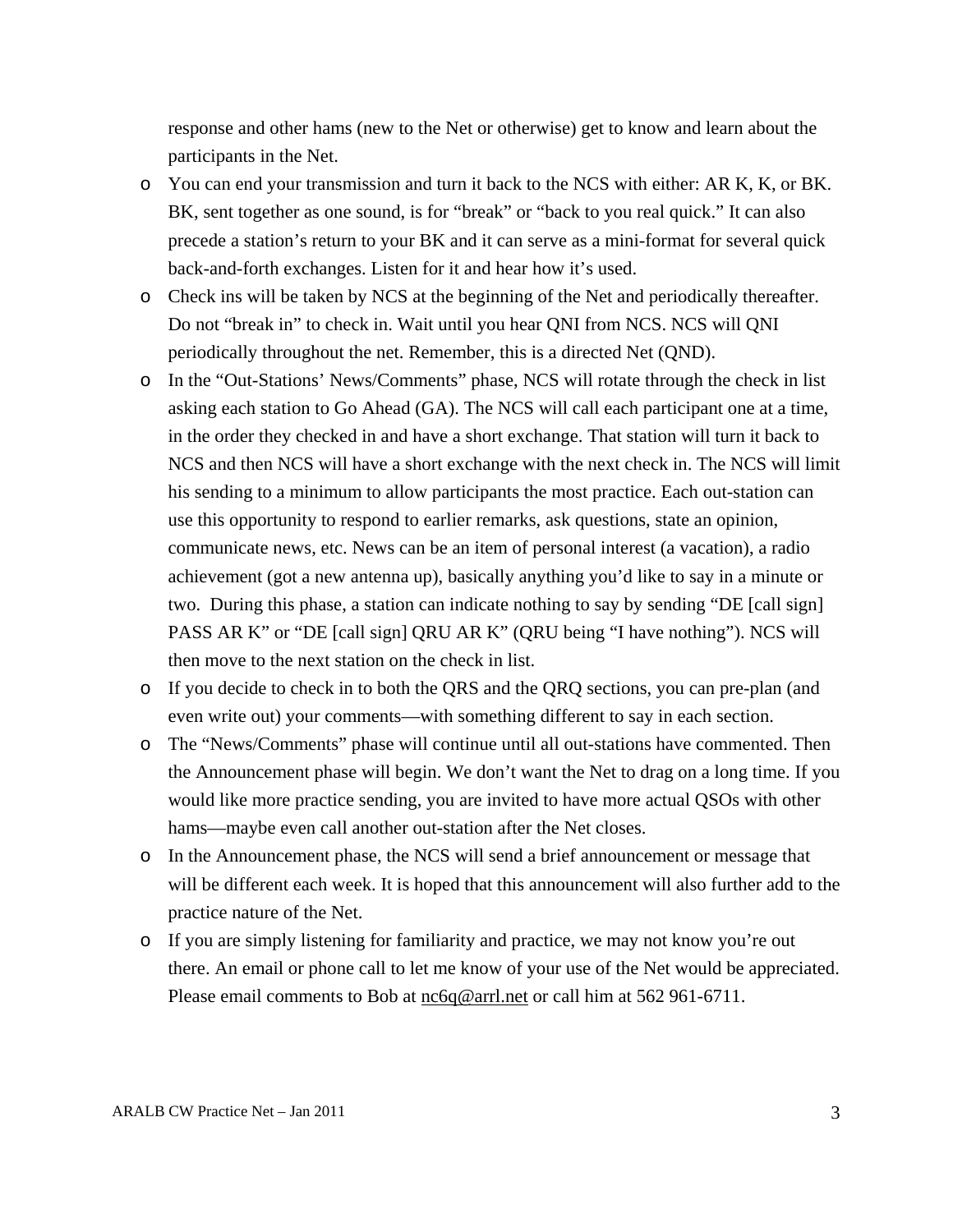#### REFERENCES

Much of the information herein was taken directly from several of the following sources. Reading through these sources will give you a broader knowledge of CW, Q-signals, procedural signal, and abbreviations. In some of these references, you'll notice there are various styles and formats of CW Nets that others have put into operation—from completely informal with no Q-signals or scripts at all to the more formal ones geared toward rapid and efficient handling of third-party traffic (messages). I have tried to adopt those procedures that I've found most appropriate for this CW Practice Net.

> http://www.qsl.net/n5lf/cw-nts.html http://www.qsl.net/ve3bdb/cwnet.html http://www.arrl.org/w1aw/morse.html http://www.fists.org/ http://www.netwalk.com/~fsv/CWguide.htm http://www.qsl.net/n9bor/morse.htm http://www.cjonline.com/stories/021704/pag\_morsecode.shtml http://w6rec.com/duane/amateur/cw.htm http://www.magiclink.com/web/shurst/Page2.html http://www.w6ze.org/OCWNet.html

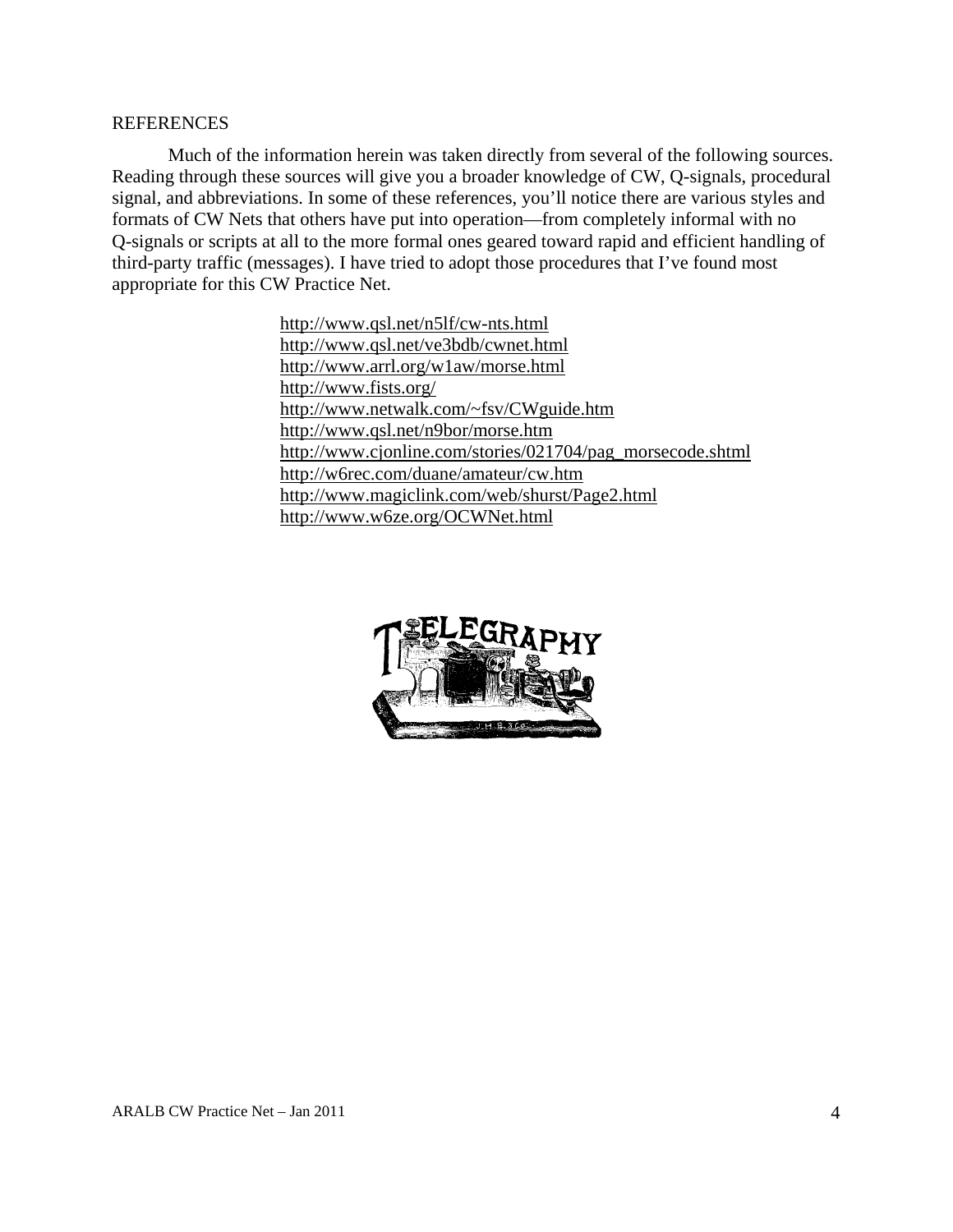# ARALB CW PRACTICE NET SAMPLE SCRIPT (actual transmissions may vary) Bold is what is sent in CW Explanation is in [ ]

| Preamble:<br><b>STATION</b> |                                                                                     | $\mathbb{C}\mathsf{W}$ | EXPLANATION                                                                                                                                                                                                                                                                                                            |
|-----------------------------|-------------------------------------------------------------------------------------|------------------------|------------------------------------------------------------------------------------------------------------------------------------------------------------------------------------------------------------------------------------------------------------------------------------------------------------------------|
| NCS:                        | QRL? QRL?<br><b>ARALBN DE NC6Q —</b><br><b>ALL STATIONS WELCOME --</b><br>ONZ V V V |                        | [sent at 12 wpm] [Is this frequency in use?]<br>$[-\text{or } BT = \text{pause}, \text{``hub''}]$<br>ARALB QRS AND QRQ CW PRACTICE NET NOW OPEN-<br>QND QNN NC6Q/BOB/SIGNAL HILL, CA -<br>$[QND = this is a directed net]$<br>$[QNN =$ follow directions from<br>net control station]<br>[please zero beat on my freq] |

Check In QRS (sample): (three stations check in)

| NCS:<br>KB6CWO:<br>W6LOH: | <b>ARALBN DE NC6Q QNI K</b><br>C<br>L                                                   | [QNI is a call for check in]<br>[out-station sends "one letter"]<br>[out-station sends "one letter"]                        |
|---------------------------|-----------------------------------------------------------------------------------------|-----------------------------------------------------------------------------------------------------------------------------|
| NCS:<br>KB6CWO:           | $\mathbf C$<br>DE KB6CWO NAME ALLAN<br><b>QTH LAKEWOOD ARK</b>                          | [NCS recognizes the "C" station]<br>[out-station checks in with call,<br>name, and QTH]                                     |
| NCS:<br>$NCS$ :<br>W6LOH: | <b>GE ALLAN</b><br>$\mathbf{L}$<br>DE W6LOH NAME JACK<br><b>QTH LONG BEACH ARK</b>      | ["good evening, Allan"]<br>[NCS recognizes the "L" station]<br>[out-station checks in with call,<br>name, and QTH]          |
| NCS:<br>$NCS$ :<br>K6UIK: | <b>GE JACK QNI K</b><br>$\mathbf{U}$<br>DE K6UIK NAME ROCK<br><b>QTH LONG BEACH ARK</b> | ["good evening, Jack" QNI again]<br>[NCS recognizes the "U" station]<br>[out-station checks in with call,<br>name, and QTH] |
| NCS:                      | <b>GE ROCK QNI K</b><br>(until is nothing heard)                                        | ["good evening, Rock" QNI again]                                                                                            |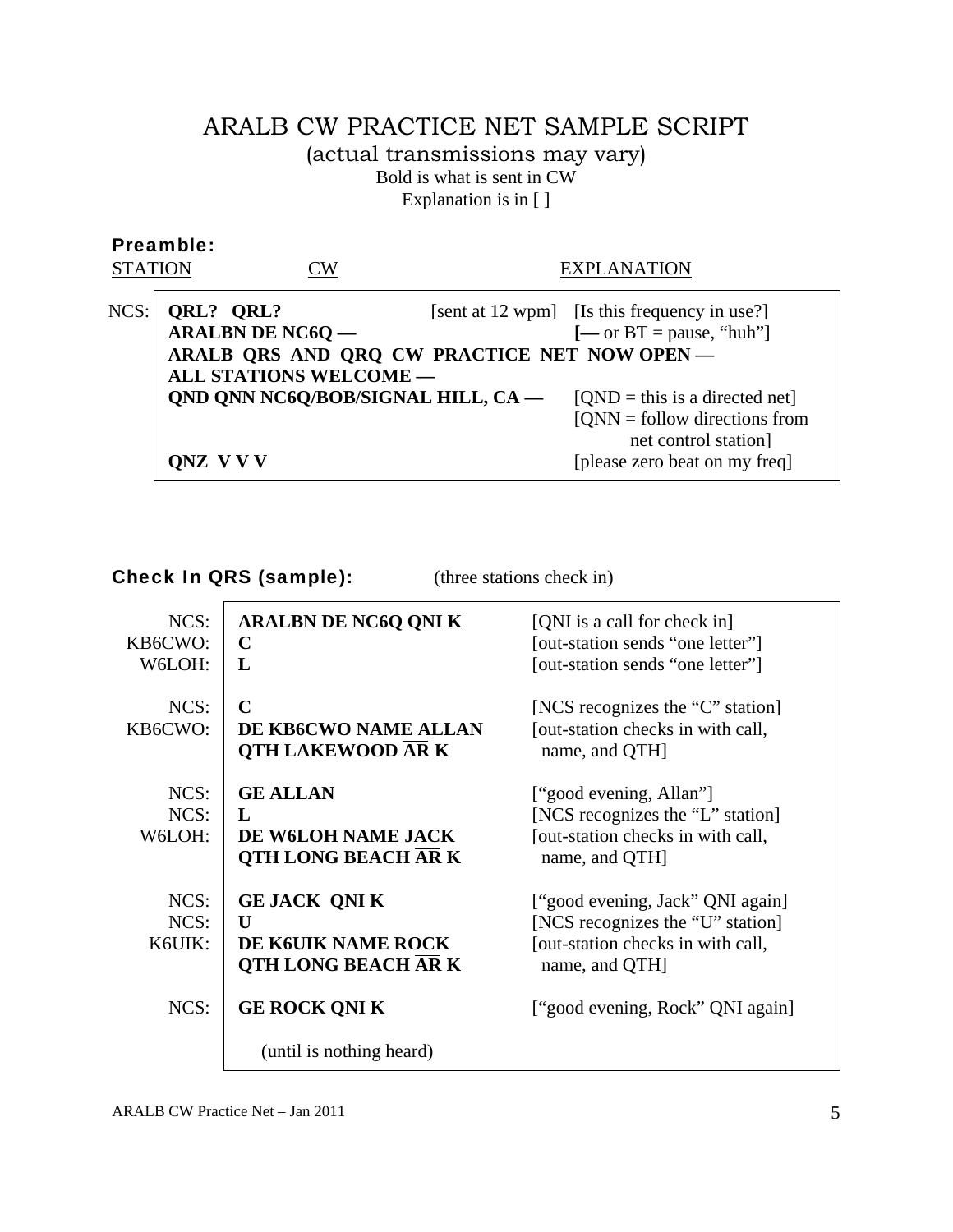Out-Stations' News/Comments (sample): (out-stations called in order of check in)

| W                                                              | EXPLANATION                                                           |  |  |  |
|----------------------------------------------------------------|-----------------------------------------------------------------------|--|--|--|
| <b>KB6CWO GA</b>                                               | [NCS calls KB6CWO "go ahead"]                                         |  |  |  |
| DE KB6CWO BT                                                   | [KB6CWO begins his comments]                                          |  |  |  |
| GE BOB AND THE NET BT I HAVE A NEW ANT HR A G5RV UP ABT        |                                                                       |  |  |  |
| <b>30 FEET BT SRI I MISSED THE MEETING FRIDAY BT HEARD THE</b> |                                                                       |  |  |  |
| <b>SPEAKER WAS GOOD BT AM LOOKING FORWARD TO FIELD</b>         |                                                                       |  |  |  |
| DAY IN JUNE ARK                                                |                                                                       |  |  |  |
| FB ALLAN UR NEW ANT DOING GUD JOB BT                           |                                                                       |  |  |  |
| W6LOH GA                                                       | [NCS calls W6LOH "go ahead"]                                          |  |  |  |
|                                                                | DE W6LOH PASS (or QRU) AR K<br>[W6LOG "passes" also                   |  |  |  |
|                                                                | $QRU = I$ have no more/nothing]                                       |  |  |  |
|                                                                | (this phase continues until all stations have taken a turn or passed) |  |  |  |
| (periodically NCS will send QNI – looking for late check ins)  |                                                                       |  |  |  |
|                                                                |                                                                       |  |  |  |

## Announcement:



NCS: **ARALBN DE NC6Q TONIGHT'S ANNOUNCEMENT IS** 

 **\_\_\_\_\_\_\_\_\_\_\_\_\_\_\_\_\_\_\_\_\_\_\_\_\_\_\_\_\_\_\_\_\_\_\_\_\_\_\_\_\_\_\_\_\_\_\_\_\_\_\_\_\_\_\_\_** 

# Closing the QRS section:

NCS: **ARALBN DE NC6Q LAST CALL QNI K** [last call for check ins]

(nothing heard)

**QRS SECTION NOW CLOSED**  $\overline{AS}$   $[\overline{AS} = \text{wait}, \text{stand by}]$